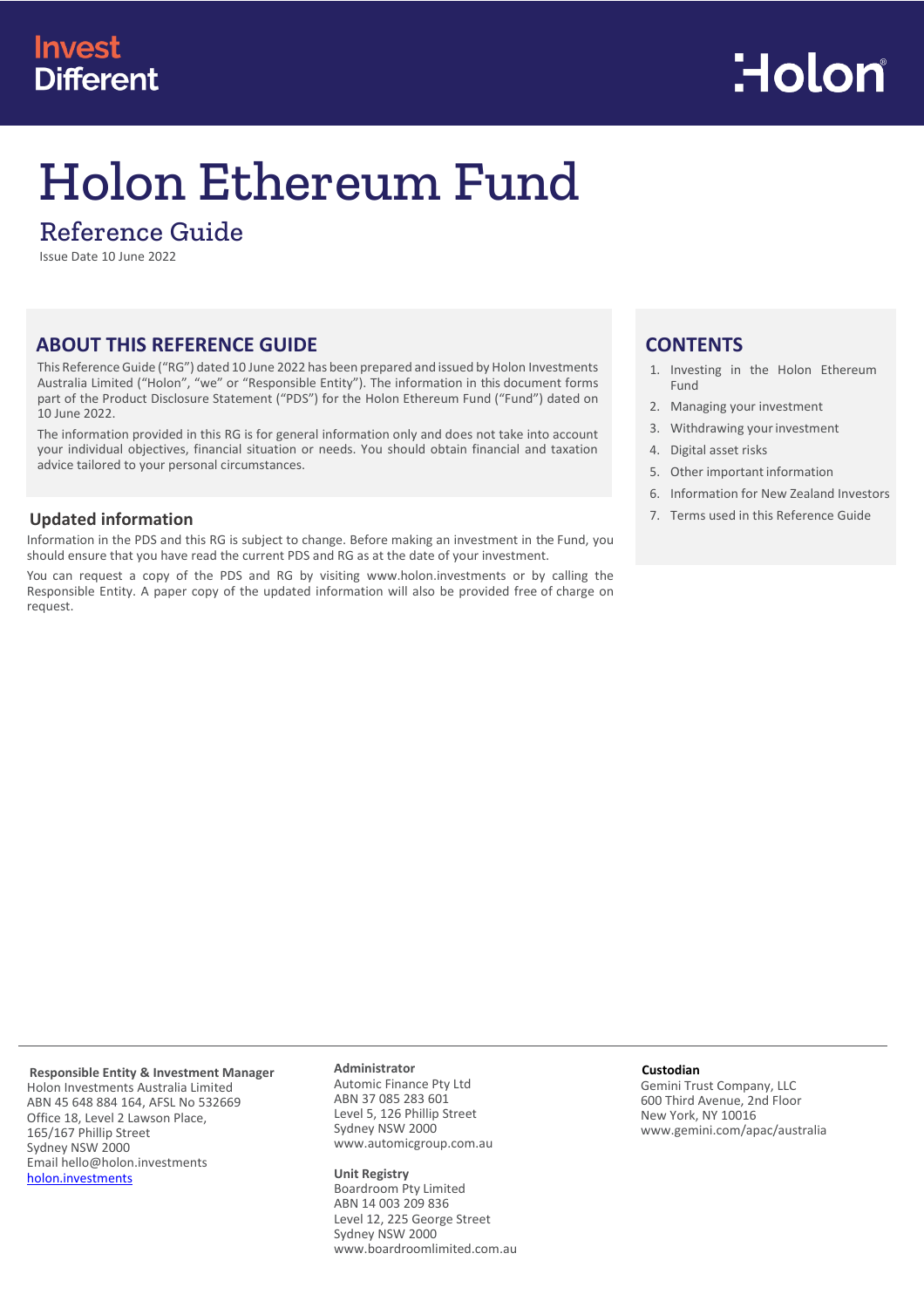## **1. INVESTING IN THE HOLON ETHEREUM FUND**

## **Application cut-off times**

If we receive a correctly completed Application Form, identification documents (if applicable) and cleared application money:

- before 1pm (Sydney time) on a Business Day and your application for units is accepted, you will generally receive the application price calculated for that Business Day; or
- on or after 1pm (Sydney time) on a Business Day and your application for units is accepted, you will generally receive the application price calculated for the next Business Day.

Please see the PDS and Application Form for information regarding how to apply.

## **Application processing**

We will only start processing an application if:

- we consider that you have correctly completed the Application Form;
- you have provided us with the relevant identification documents if required; and
- we have received the application money (in cleared funds) stated in your Application Form.

## **2. MANAGING YOUR INVESTMENT**

## **Authorised signatories**

You can appoint a person, partnership or company as your authorised signatory. To do so, please nominate them on the initial Application Form and have them sign the relevant sections. If a company is appointed, the powers extend to any director and officer of the company. If a partnership is appointed, the powers extend to all partners. Such appointments will only be cancelled or changed once we receive written instructions from you to do so.

Once appointed, your authorised signatory has full access to operate your investment account for and on your behalf. This includes the following:

- making additional investments;
- requesting income distribution instructions be changed;
- withdrawing all or part of your investment;
- changing bank account details;
- enquiring and obtaining copies of the status of your investment; and
- having online account access to your investment.
- If you do appoint an authorised signatory:

you are bound by their acts;

- you release, discharge and indemnify us from and against any losses, liabilities, actions, proceedings, claims and demands arising from instructions received from your authorised signatory; and
- you agree that us acting on any instructions received from your authorised signatory shall amount to complete satisfaction of our obligations, even if these instructions were made without your knowledge or authority.

#### **Reports**

Unitholders will be provided with the following reports:

- transaction confirmation statements; and
- (where applicable), distribution and tax statements.

Annual audited financial accounts are available on Holon's website.

## **Electronic instructions**

If a unitholder instructs Holon and/or Boardroom by electronic means, such as an email or facsimile, the investor releases Holon and/or Boardroom from and indemnifies Holon and/or Boardroom against, all losses and liabilities arising from any payment or action Holon and/or Boardroom makes based on any instruction (even if not genuine) that Holon and/or Boardroom receives by an electronic communication bearing the investor's investor code and which appears to indicate to Holon and/or Boardroom that the communication has been provided by the unitholder e.g. a signature which is apparently the investor's and that of an authorised signatory for the investment or an email address which is apparently the unitholder's. The unitholder also agrees that neither they nor anyone claiming through them has any claim against Holon and/or Boardroom or the Fund for these payments or actions. There is a risk that a fraudulent withdrawal request can be made by someone who has access to a unitholder's investor code and a copy of their signature or email address. Please take care.

## **Regular Investment Plan**

You can increase your investment in the Fund through a monthly direct debit from your nominated bank account. The minimum additional investment for the Fund under the savings plan is \$200 per month. Direct debits will be processed on the 19th calendar day of the month.

If this is not a Business Day then the direct debit will be processed on the next occurring Business Day. See the Direct Debit Request Service Agreement below.

The following is your Direct Debit Service Agreement with Boardroom who acts as the unit registry provider of the Fund. The agreement is designed to explain what your obligations are when undertaking a Direct Debit arrangement with us. It also details what our obligations are to you as your Direct Debit Provider.

We recommend you keep this agreement in a safe place for future reference. It forms part of the terms and conditions of your Direct Debit Request (DDR) and should be read in conjunction with your Direct Debit Request form or additional application form (as applicable).

#### **Debiting your account**

- a) By signing a Direct Debit Request or by providing us with a valid instruction, you have authorised us to arrange for funds to be debited from your account. You should refer to the Direct Debit Request and this agreement for the terms of the arrangement between us and you.
- b) We will only arrange for funds to be debited from your account as authorised in the Direct Debit Request or we will only arrange for funds to be debited from your account if we have sent to the address nominated by you in the Direct Debit Request, a billing advice which specifies the amount payable by you to us and when it is due.
- c) If the debit day falls on a day that is not a banking day, we may direct your financial institution to debit your account on the following banking day. If you are unsure about which day your account has or will be debited you should ask your financial institution.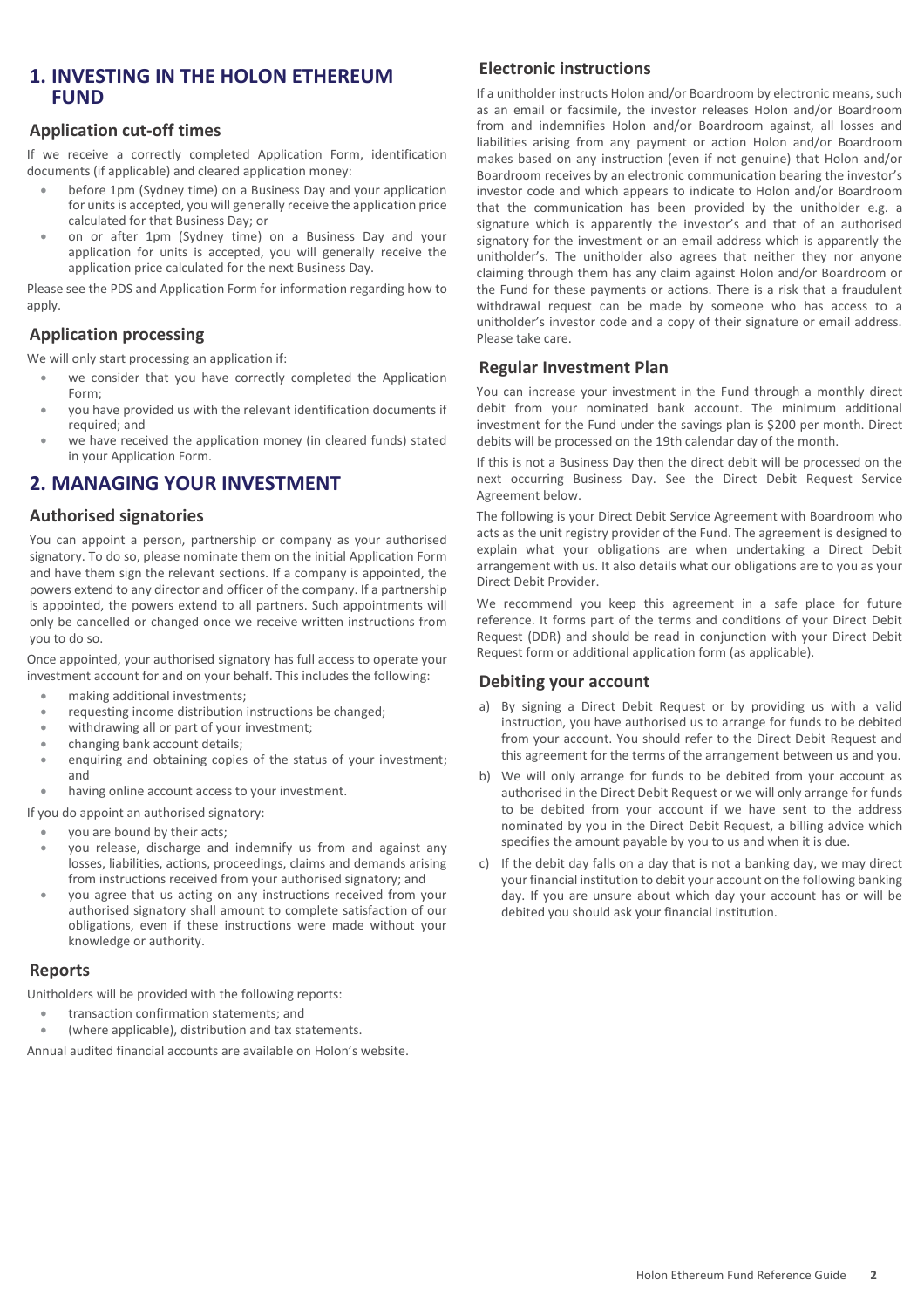## **Amendments by us**

We may vary any details of this agreement or a Direct Debit Request at any time by giving you at least fourteen (14) days written notice.

## **Amendments by you**

You may change, stop or defer a debit payment, or terminate this agreement by providing us with at least fourteen (14) days notification by writing to:

Boardroom Pty Limited

Unit Registry

Level 12, 225 George Street, Sydney NSW 2000

Or online at:

[www.boardroomlimited.com.au](http://www.boardroomlimited.com.au/)

#### Or

a) by telephoning them on 1300 737 760 during business hours; or

b) arranging it through your own financial institution.

## **Your obligations**

- a) It is your responsibility to ensure that there are sufficient clear funds available in your account to allow a debit payment to be made in accordance with the Direct Debit Request.
- b) If there are insufficient clear funds in your account to meet a debit payment:
	- I. you may be charged a fee and/or interest by your financial institution;
	- II. you may also incur fees or charges imposed or incurred by us; and
	- III. you must arrange for the debit payment to be made by another method or arrange for sufficient clear funds to be in your account by an agreed time so that we can process the debit payment.
- c) You should check your account statement to verify that the amounts debited from your account are correct.
- d) If Boardroom is liable to pay goods and services tax ("GST") on a supply made in connection with this agreement, then you agree to pay Boardroom on demand an amount equal to the consideration payable for the supply multiplied by the prevailing GST rate.

#### **Dispute**

- a) If you believe that there has been an error in debiting your account, you should notify us directly on hello@holon.investments and confirm that notice in writing with us as soon as possible so that we can resolve your query more quickly. Alternatively, you can take it up with your financial institution direct.
- b) If we conclude as a result of our investigations that your account has been incorrectly debited we will respond to your query by arranging for your financial institution to adjust your account (including interest and charges) accordingly. We will also notify you in writing of the amount by which your account has been adjusted.
- c) If we conclude as a result of our investigations that your account has not been incorrectly debited we will respond to your query by providing you with reasons and any evidence for this finding in writing.

## **Accounts**

You should check:

- a) with your financial institution whether direct debiting is available from your account as direct debiting is not available on all accounts offered by financial institutions.
- b) your account details which you have provided to us are correct by checking them against a recent account statement; and
- c) with your financial institution before completing the Direct Debit Request if you have any queries about how to complete the Direct Debit Request.

## **Confidentiality**

- a) We will keep any information (including your account details) in your Direct Debit Request confidential. We will make reasonable efforts to keep any such information that we have about you secure and to ensure that any of our employees or agents who have access to information about you do not make any unauthorised use, modification, reproduction, or disclosure of that information.
- b) We will only disclose information that we have about you:
	- I. to the extent specifically required by law; or
	- II. for the purposes of this agreement (including disclosing information in connection with any query or claim).

## **Notice**

a) If you wish to notify us in writing about anything relating to this agreement, you should write to Holon at:

Office 18, Level 2 Lawson Place,

165/167 Phillip Street Sydney NSW 2000

b) We will notify you by sending a notice in the ordinary post to the address you have given us in the Direct Debit Request.

Any notice will be deemed to have been received on the third banking day after posting.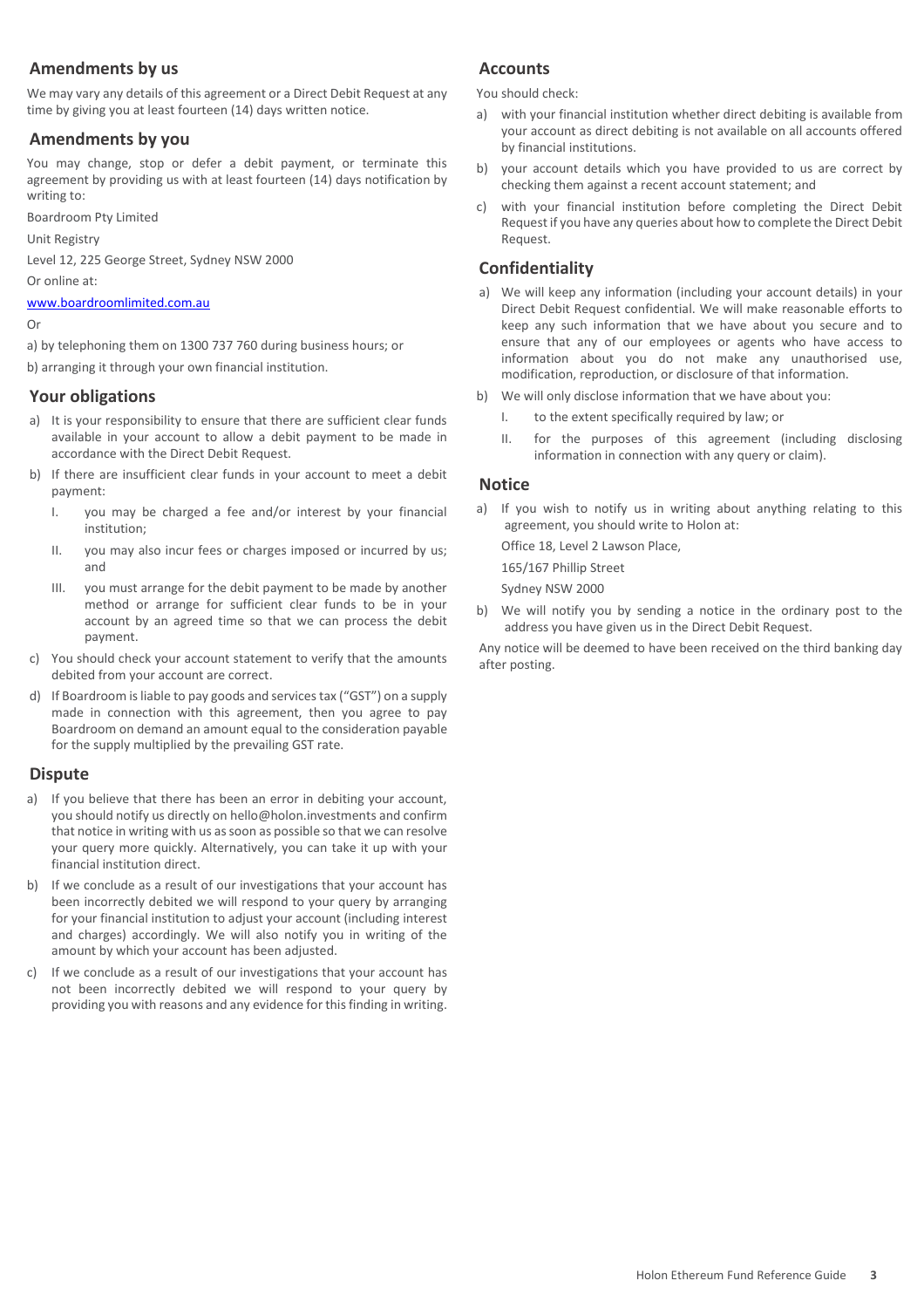## **3. WITHDRAWING YOUR INVESTMENT**

## **Withdrawal cut-off times**

If we receive a withdrawal request:

- before 1pm on a Business Day and your withdrawal request is accepted, you will generally receive the withdrawal price calculated for that Business Day; or
- on or after 1pm on a Business Day and your withdrawal request is accepted, you will generally receive the withdrawal price calculated for the next Business Day.

Please see the PDS for information regarding how to request a withdrawal.

#### **Withdrawal terms**

Once we receive your withdrawal request, we may act on your instruction without further enquiry if the instruction bears your account number or investor details and your (apparent) signature(s), or your authorised signatory's (apparent) signature(s).

We may contact you to check your details before processing your withdrawal request but are not obliged to. This may cause a delay in finalising payment of your withdrawal money. No interest is payable for any delay in finalising payment of your withdrawal money.

We are not responsible nor liable if you do not receive, or are late in receiving, any withdrawal money that is paid according to your instructions.

When you are withdrawing, you should take note of the following:

- Withdrawals will only be paid to the unitholder.
- We reserve the right to fully redeem your investment if, as a result of processing your request, your investment balance in the Fund falls below the minimum balance set out in the PDS.
- If we cannot satisfactorily identify you as the withdrawing unitholder, we may reject your withdrawal request or payment of your withdrawal proceeds will be delayed. We are not responsible for any loss you consequently suffer.
- As a unitholder who is withdrawing, you agree that any payment made according to instructions received by post, courier or fax, shall be a complete satisfaction of our obligations, despite any fact or circumstances such as the payment being made without your knowledge or authority.
- You agree that if the payment is made according to these terms, you, and any person claiming on your behalf, shall have no claim against us with regard to the payment.

## **Withdrawal restrictions**

Under the Corporations Act, you do not have a right to withdraw from the Fund if the Fund is illiquid. In such circumstances, you will only be able to withdraw your investment if the Responsible Entity makes a withdrawal offer in accordance with the Corporations Act. There is no obligation to make such offers.

The Fund will be deemed liquid if at least 80% of its assets are liquid assets (generally cash and marketable securities). In addition, we may at any time suspend consideration of withdrawal requests or defer our obligation to pay withdrawal proceeds if it is not possible, or not in the best interests of investors or former investors for us to do so, due to circumstances outside our control (such as restricted or suspended trading in a Fund asset).

## **4. DIGITAL ASSET RISKS**

#### **Use and Development of Digital Assets**

The use of many digital assets remains low, which may adversely affect their prices. Furthermore, the future development and acceptance of digital assets, which represent a new and rapidly changing ecosystem, is subject to a variety of factors that are difficult to evaluate. The slowing or stopping of the development or acceptance of digital assets may adversely affect the investments of the Fund.

## **Digital Asset Specific Risk**

An investment in digital assets may be affected by unexpected changes in the digital asset's operations and software development. The underlying protocol may fail to function and/or may be attacked and rendered inoperational. As a result, the underlying asset of the Fund could face a loss or lose all their value.

## **Regulatory Risk**

Increased regulation may adversely affect and reduce the appeal of Ethereum and other digital currencies. It is likely that governments worldwide, including in Australia, will continue to explore the benefits, risks, regulations, security, and applications of digital assets. The introduction of new legislation or amendments to existing legislation by governments, or the respective interpretation of the legal requirements in any of the legal jurisdictions in which the Fund invests or operates, could have an adverse impact on the financial performance of the Fund.

## **Taxation Risk**

The taxation treatment of digital assets may change as governments regulate the industry. This could adversely affect the prices of digital assets.

#### **Counterparty Risks**

Digital asset exchanges and other third parties (such as electronic wallets and custodians) are subject to hacking or other types of attacks or fraud. There is a risk of counterparties (such as exchanges, wallets and custodians) being hacked or shut down, with the consequence of entities using such third parties (including the Fund) losing their digital assets, digital related instruments such as derivatives and cash balances. Some counterparties offer insurances, which may not be adequate to cover the entirety of the Fund's assets in the event of loss.

## **Price Volatility Risk**

Fluctuations in the price of digital assets could adversely affect holdings of digital assets. Price volatility of digital assets is high.

## **Operational Risk**

A risk exists of loss of funds due to faulty or insufficient policies and routines around security, custody and trading of digital assets. There is a risk of human error or embezzlement by employees or associates. The loss or destruction of any private key required to access digital assets are irreversible. Any loss of access to private keys by the Fund will have an adverse impact on the Fund and its reputation.

## **Proof of State Risk**

Proof of stake is a type of consensus mechanism used by blockchains to achieve distributed consensus. In proof of stake, validators explicitly stake capital in the form of Ethereum in smart contracts. This staked Ethereum acts as collateral that can be destroyed if the validator behaves dishonestly. There is no guarantee that the Ethereum community will embrace the new protocol and may never scale.

## **Proof of Work Risk**

Proof of work is the underlying algorithm that sets the difficulty and rules for the work miners do. Mining is the act of adding valid blocks to the blockchain. The miner who first solves the numeric problem places the next block on the blockchain and claims the rewards for successfully completing a block and confirming the transaction contained in the block. Due to the increasing computation needed, significant amounts of energy is consumed. Mining pools could potentially dominate the industry leading to centralisation and security risks.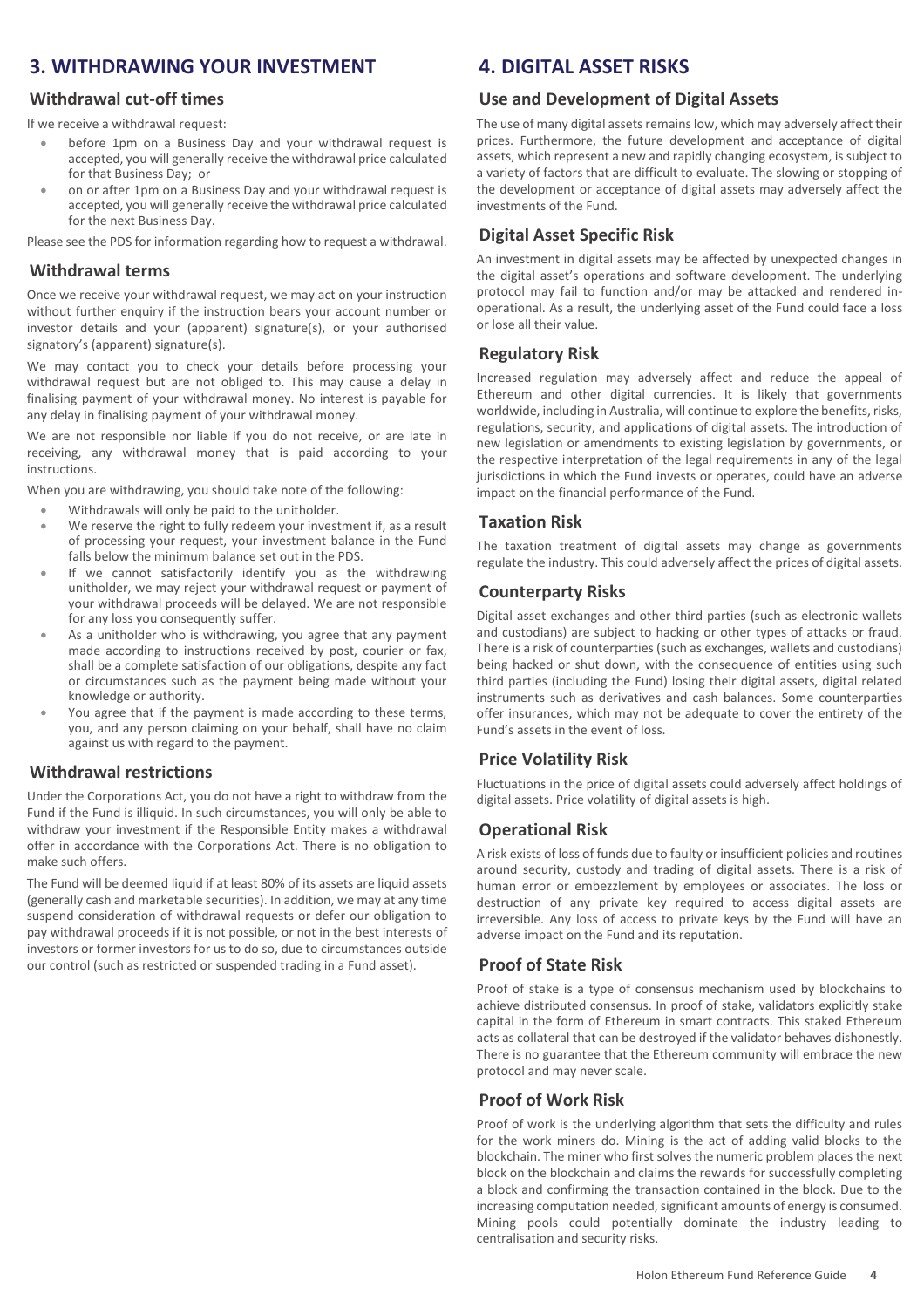## **5. OTHER IMPORTANT INFORMATION**

#### **Taxation**

The following tax information is of a general nature and should not be considered as taxation advice as it is not tailored for any specific individual and does not take into account the specific circumstances of each individual investor.

It is recommended that each individual seek independent tax advice before making any investment decision to fully understand how this investment may affect them.

#### *Attribution Managed Investment Trust ("AMIT")*

The Responsible Entity intends to make an irrevocable election for the Fund to be an Attribution Managed Investment Trust (AMIT), which would be subject to the AMIT regime.

The AMIT provisions apply an attribution model whereby the Responsible Entity attributes an amount of trust components of a particular character to investors on a fair and reasonable basis consistent with the operation of the Fund's Constitution, which includes provisions in relation to AMIT. Under the AMIT rules, the following willapply:

**Fair and reasonable attribution:** Each year, the Fund's determined trust components of assessable income, exempt income, non-assessable nonexempt income and tax offsets (i.e. credits) will be allocated to investors on a "fair and reasonable" attribution basis, rather than being allocated proportionally based on each investor's present entitlement to the income of the Fund.

**Unders or overs adjustments:** Where the Fund's determined trust components for a year are revised in a subsequent year (e.g. due to actual amounts differing to the estimates of income, gains / losses or expenses), then unders and overs may arise. Unders and overs will generally be carried forward and adjusted in the year of discovery.

**Cost base adjustments:** Where the distribution made is less than (or more than) certain components attributed to investors, then the cost base of an investor's units may be increased (or decreased). Details of cost base adjustments will be included on an investor's annual tax statement, referred to as an AMIT Member Annual Statement ("AMMA").

**Deemed fixed trust status:** AMITs are deemed to be a fixed trust for Income tax purposes. This provides certainty about an AMIT's ability to carry forward and deduct trust losses, and ability to flow Imputation credits to members.

**Large withdrawals:** In certain circumstances, gains may be attributed to a specific investor, for example, gains on disposal of assets to fund a large withdrawal being attributed to the redeeming investor.

**Penalties:** In certain circumstances(e.g. failure to comply with certain AMIT rules), specific penalties may beimposed.

The AMIT regime is intended to reduce complexity, increase certainty and reduce compliance costs for managed investment trusts and their investors.Where the Fund does not electinto theAMIT regime, or has made the election but the election is not effective for the income year (e.g. the Fund does not satisfy the requirements to be a managed investment trust for the income year), the Tax Law applicable to non-AMITs should be relevant. In particular, the Fund should not generally pay tax on behalf of its investors and instead, investors should be assessed for tax on any income and capital gains generated by the Fund to which they become presently entitled.

Tax losses incurred by the Fund will remain in the Fund and be available to reduce the Fund's income in future years (subject to the Fund satisfying the statutory trust loss testing rules).

#### *Taxation Reform*

The tax information included in this PDS is based on the taxation legislation and administrative practice as at the issue date of this PDS. However, the Australian tax system is in a continuing state of reform, and based on the Government's reform agenda, this is likely to escalate rather than diminish. Any reform of a tax system creates uncertainty as to the full extent of announced reforms, or uncertainty as to the meaning of new law that is enacted pending interpretation through the judicial process. These reforms may impact on the tax position of the Fund and its investors. Accordingly, it will be necessary to closely monitor the progress of these reforms, and investors should seek their own professional advice, specific

to their own circumstances, of the taxation implications of investing in the Fund.

#### *Tax File Number ("TFN") and Australian Business Number ("ABN")*

It is not compulsory for an investor to quote their TFN or ABN. If an investor is making this investment in the course of a business or enterprise, the investor may quote an ABN instead of a TFN. Failure by an investor to quote an ABN or TFN or claim an exemption may cause the Responsible Entity to withhold tax at the top marginal rate, plus the Medicare Levy, on gross payments including distributions or attribution of income to the investor. The investor may be able to claim a credit in their tax return for any TFN or ABN tax withheld. Collection of TFNs is permitted under taxation and privacy legislation.

By quoting their TFN or ABN, the investor authorises the Responsible Entity to apply it in respect of all the investor's investments with us. If the investor does not want to quote their TFN or ABN for some investments, the Responsible Entity should beadvised.

#### *Goods and Services Tax (GST)*

The Fund is registered for GST. The issue or withdrawal of units in the Fund and receipt of distributions are not subject to GST.

The Fund may be required to pay GST included in management and other fees, charges, costs and expenses incurred by the Fund. However, to the extent permissible, the Responsible Entity will claim on behalf of the Fund a proportion of this GST as a Reduced Input Tax Credit (RITC). Unless otherwise stated, fees and charges quoted in this PDS are inclusive of GST and take into account any available RITC. If the Responsible Entity is unable to claim input tax credits on behalf of the Fund, the Responsible Entity retains the ability to recover the entire GST component of all fees and charges.

The impact of GST payments and credits will be reflected in the unit price of the Fund. Investors should seek professional advice with respect to the GST consequences arising from their investment in the Fund.

#### *Australian Taxation of Australian Resident Investors*

#### *Distributions*

For each year of income, each Australian resident investor will be required to include within their own tax calculations and tax return filings the assessable income, exempt income, non-assessable non-exempt income and tax offsets (i.e. credits) of the Fund attributed to them by the Responsible Entity.

The tax consequences for investors in the Fund depends on the tax components of assessable income, exempt income, non-assessable nonexempt income and tax offsets (i.e. credits) attributed to them.

Investors will receive an annual AMMA statement detailing all relevant taxation information concerning attributed amounts and cash distributions. This will include any Foreign Income Tax Offset ("FITO") and franking credit entitlements, returns of capital, assessable income, and any upwards or downwards cost base adjustment in the capital gains tax cost base of their unitsin the Fund.

An investor may receive their share of attributed tax components or net income where they have made a large withdrawal from the Fund. In this case their withdrawal proceeds may include their share of net income or attributed tax components of assessable income, exempt income, nonassessable non-exempt income and tax offsets (i.e. credits). In addition, because Australian investors can move into and out of the Fund at different points in time, there is the risk that taxation liabilities in respect of gains that have benefited past investors may have to be met by subsequent investors.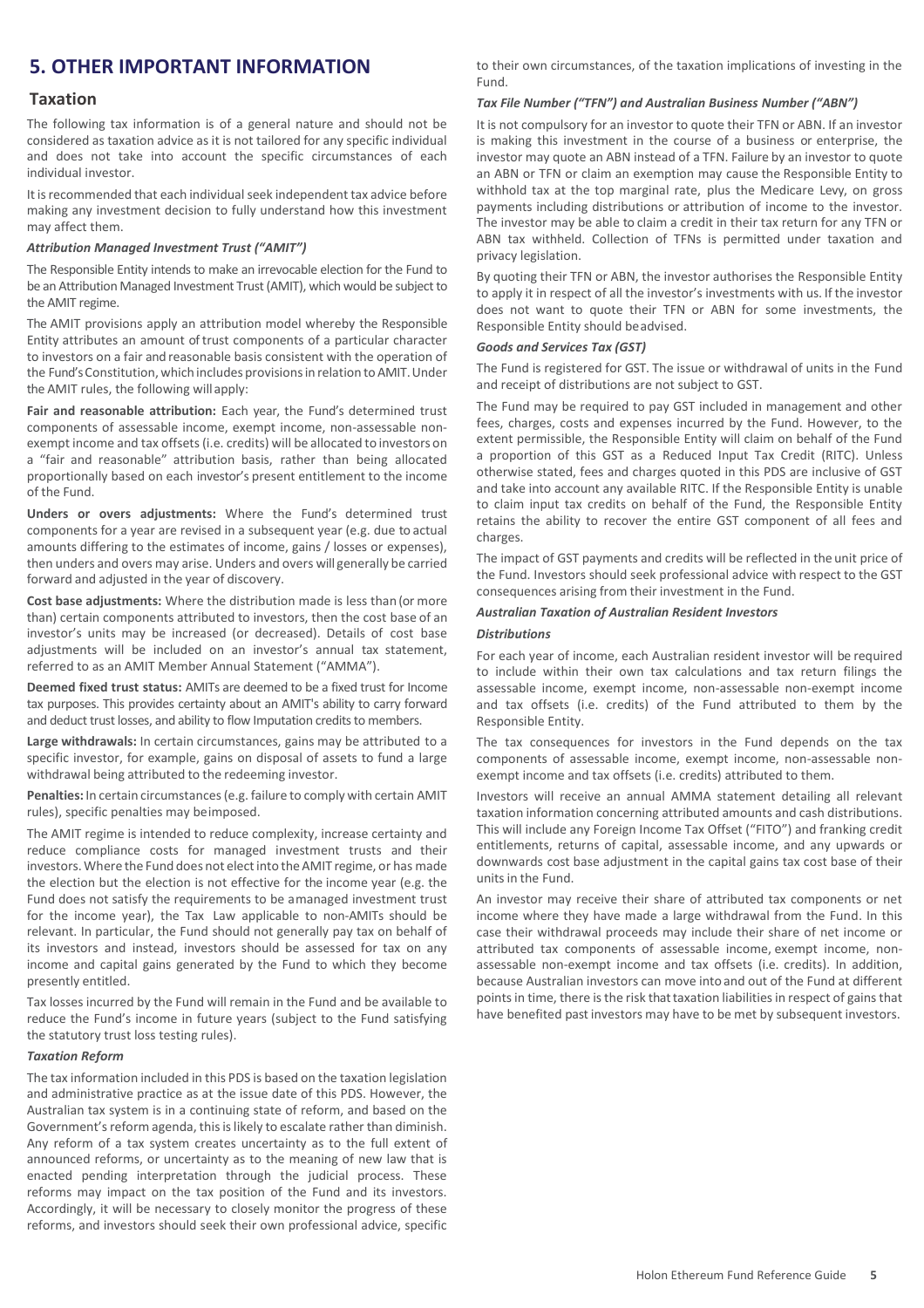#### *Foreign Income*

The Fund may derive foreign source income that is subject to tax overseas, for example withholding tax. Australian resident investors should include their share of both the foreign income and the amount of the foreign tax withheld in their assessable income. In such circumstances, investors may be entitled to a FITO for the foreign tax paid, against the Australian tax payable on the foreign source income. To the extent the investors do not have sufficient overall foreign source income to utilise all of the FITOs relevant to a particular year of income, the excess FITOs cannot be carried forward to a future income year.

#### *Disposal of Units by Australian Resident Investors*

If an Australian resident investor transfers or redeems their units in the Fund, this may constitute a disposal for tax purposesdepending on their specific circumstances.

Where an investor holds their units in the Fund on capital account, a capital gain or loss may arise on disposal and each investor should calculate their capital gain or loss according to their own particular circumstances. As noted above, proceeds on disposal may include a component of distributable income. In calculating the taxable amount of a capital gain, a discount may be allowed where the units in the Fund have been held for 12 months or more.

#### *Australian Taxation of Non-Resident Investors*

#### *Tax on Income*

The Fund expects to derive income which may be subject to Australian withholding tax when attributed by the Responsible Entity of the Fund to non-resident investors.

Australian withholding tax may be withheld from distributions of Australian source income and gains attributed to a non-resident investor. The various components of the net income of the Fund which may be regarded as having an Australian source include Australian sourced interest, Australian sourced other gains, Australian sourced dividends and CGT taxable Australian property.

We recommend that non-resident investors seek independent tax advice before investing, taking into account their particular circumstances and the provisions of any relevant Double Taxation Agreement/ Exchange of Information Agreement ("EOI") between Australia and their country of residence.

#### *Disposal of Units by Non-Resident Investors*

Based on the Fund's investment profile, generally non-resident investors holding their units on capital account should not be subject to Australian capital gains tax on the disposal of units in the Fund unless the units were capital assets held by the investor in carrying on a business through a permanent establishment in Australia. Australian tax may apply in certain circumstances if the non-resident holds their units on revenue account. CGT may also apply in some cases where the Fund has a direct or indirect interest in Australian real property.

We recommend that non-resident investors seek independent tax advice in relation to the tax consequences of the disposal of their units.

#### **Your privacy**

The Australian Privacy Principles contained in the *Privacy Act 1988* (Cth) ("Privacy Act") regulate the way in which we collect, use, disclose, and otherwise handle your personal information. The Responsible Entity is committed to respecting and protecting the privacy of your personal information, and our Privacy Policy details how we do this.

It is important to be aware that, in order to provide our products and services to you, it may be necessary to collect personal information about you and any other individuals associated with the product or service offering. In addition to practical reasons, this is necessary to ensure compliance with our legal and regulatory obligations (including under the Corporations Act, the AML/CTF Act and taxation legislation). If you do not provide the information requested, we may not be able to process your application, administer, manage, invest, pay or transfer your investment(s).

You must therefore ensure that any personal information you provide to the Responsible Entity is true and correct in every detail. If any of this personal information (including your contact details) changes, you must promptly advise us of the changes in writing. While we will generally collect your personal information from you, your broker or adviser or the Administrator directly. We may also obtain or confirm information about you from publicly available sources in order to meet regulatory obligations.

In terms of how we deal with your personal information, the Responsible Entity will use it for the purpose of providing you with our products and services and complying with regulatory obligations. We may also disclose it to other members of our corporate group, or to third parties who we work with or engage for these same purposes. Such third parties may be situated in Australia or offshore, however we take reasonable steps to ensure that they will comply with the Privacy Act when collecting, using or handling your personal information.

The types of third parties that we may disclose your information to include, but are not limited to:

- stockbrokers, financial advisers or adviser dealer groups, their service providers and/or any joint holder of an investment;
- those providing services for administering or managing the Fund, including the Custodian and Administrator, auditors, or those that provide mailing or printing services;
- our other service providers;
- regulatory bodies such as ASIC, ATO, APRA and AUSTRAC; and
- other third parties who you have consented to us disclosing your information to, or to whom we are required or permitted by law to disclose information to.

Holon may from time to time provide you with direct marketing and/or educational material about products and services they believe may be of interest to you. You have the right to "opt out" of such communications by contacting us using the contact details above.

In addition to the above information, Holon's Privacy Policy contains further information about how we handle your personal information, and how you can access information held about you, seek a correction to that information, or make a privacy-related complaint.

Full details of Holon's Privacy Policy are available at [holon.investments.](http://holon.investments/)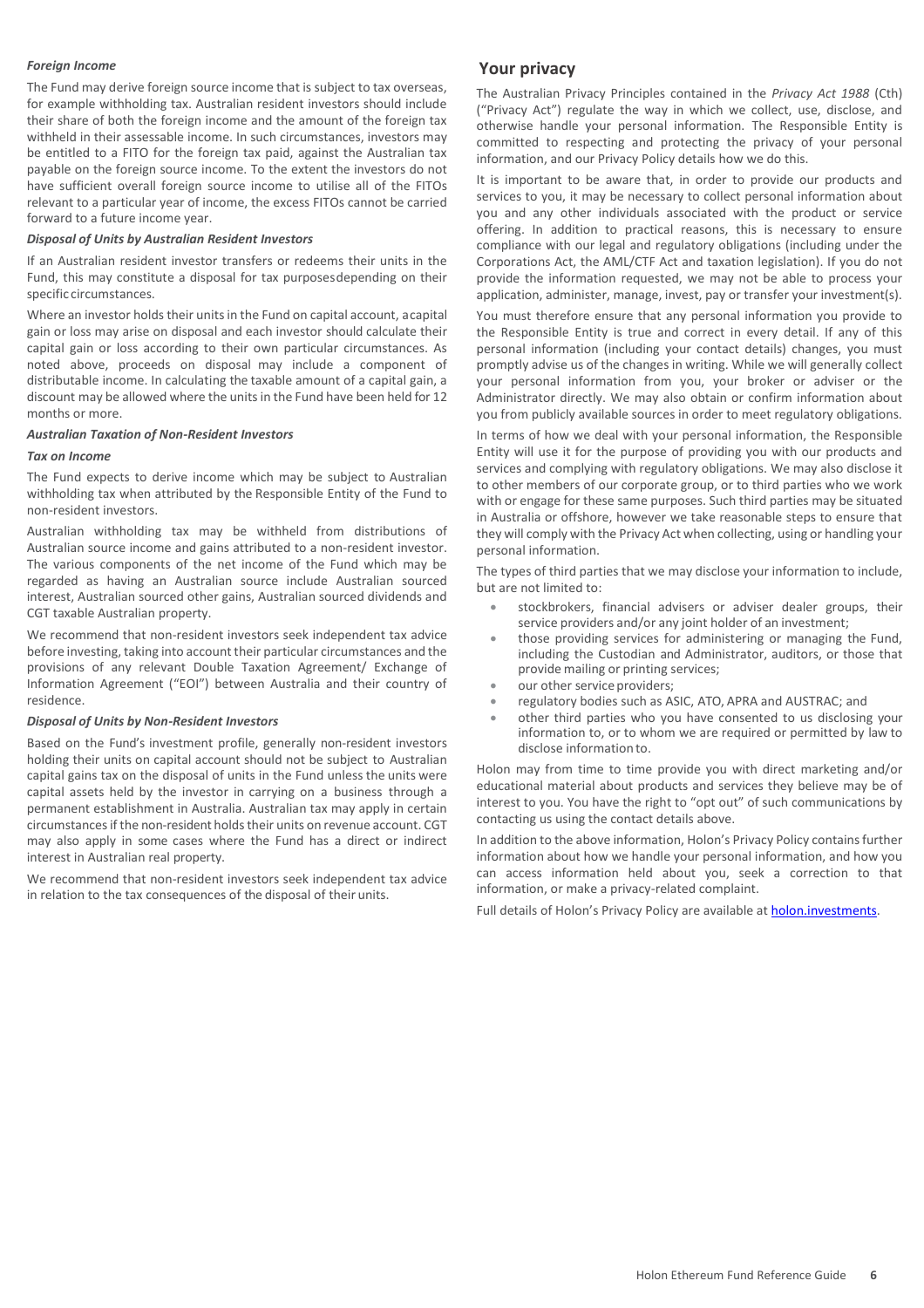## **The Constitution**

The Fund is governed by a constitution that sets out the Fund's operation (the "Constitution"). The Constitution, together with the Fund's PDS, the Corporations Act and other laws, regulate our legal relationship with investors in the Fund. If you invest in the Fund, you agree to be bound by the terms of the Fund's PDS and the Fund's Constitution. You can request a copy of the Constitution free of charge. Please read these documents carefully before investing in the Fund.

We may amend the Constitution from time to time in accordance with the provisions of the Constitution and the Corporations Act.

## **Anti-Money Laundering and Counter Terrorism Financing ("AML/CTF")**

Australia's AML/CTF laws require the Responsible Entity to adopt and maintain a written AML/CTF Program. A fundamental part of the AML/CTF Program is that Holon's up-to-date information must be maintained about investors (including beneficial owner information).

To meet this legal requirement, we need to collect certain identification information (including beneficial owner information) and documentation ("KYC Documents") from new investors. Existing investors may also be asked to provide KYC Documents as part of an ongoing customer due diligence/verification process to complywith AML/CTF laws.

In order to comply with AML/CTF Laws, the Responsible Entity may also disclose information including your personal information that it holds about the applicant, an investor, or any beneficial owner, to its related bodies corporate or service providers, or relevant regulators of AML/CTF Laws (whether inside or outside Australia). We may be prohibited by law from informing applicants or investors that such reporting hasoccurred.

The Responsible Entity shall not be liable to applicants or investors for any loss you may suffer because of compliance with the AML/CTF laws.

## **Foreign Account Tax Compliance Act ("FATCA")**

In April 2014, the Australian Government signed an intergovernmental agreement ("IGA") with the United States of America ("U.S."), which requires all Australian financial institutions to comply with the FATCA Act enacted by the U.S. in 2010.

Under FATCA, Australian financial institutions are required to collect and review their information to identify U.S. Persons (residents) and U.S controlling persons that invest in assets through non-U.S. entities. This information is reported to the Australian Taxation Office ("ATO"). The ATO may then pass that information onto the U.S. Internal Revenue Service.

In order to comply with the FATCA obligations, we may request certain information from you. Failure to comply with FATCA obligations may result in the Fund, to the extent relevant, being subject to a 30% withholding tax on payment of U.S. income or gross proceeds from the sale of certain U.S. investments. If the Fund suffers any amount of FATCA withholding and is unable to obtain a refund for the amounts withheld, we will not be required to compensate investors for any such withholding and the effect of the amounts withheld will be reflected in the returns of the Fund.

## **Common Reporting Standard ("CRS")**

The CRS is developed by the Organisation of Economic Co-operation and Development and requires certain financial institutions resident in a participating jurisdiction to document and identify reportable accounts and implement due diligence procedures. These financial institutions will also be required to report certain information on reportable accounts to their relevant local tax authorities.

Australia signed the CRS Multilateral Competent Authority Agreement and has enacted provisions within the domestic tax legislation to implement CRS in Australia. Australian financial institutions need to document and identify reportable accounts, implement due diligence procedures and report certain information with respect to reportable accounts to the ATO. The ATO may then exchange this information with foreign tax authorities in the relevant signatory countries.

In order to comply with the CRS obligations, we may request certain information from you. Unlike FATCA, there is no withholding tax that is applicable under CRS.

## **6. INFORMATION FOR NEW ZEALAND INVESTORS**

#### **Warning Statement**

This offer to New Zealand investors is a regulated offer made under Australian and New Zealand law. In Australia, this is Chapter 8 of the Corporations Act and regulations made under that Act. In New Zealand, this is sub-part 6 of Part 9 of the Financial Markets Conduct Act 2013 and Part 9 of the Financial Markets Conduct Regulations 2014.

This offer and the content of the offer document are principally governed by Australian rather than New Zealand law. In the main, the Corporations Act and the regulations made under that Act set out how the offer must be made.

There are differences in how financial products are regulated under Australian law. For example, the disclosure of fees for managed investment schemes is different under the Australian regime.

The rights, remedies, and compensation arrangements available to New Zealand investors in Australian financial products may differ from the rights, remedies, and compensation arrangements for New Zealand financial products.

Both the Australian and New Zealand financial markets regulators have enforcement responsibilities for this offer. If you need to make a complaint about this offer, please contact the Financial Markets Authority, New Zealand (http://www.fma.govt.nz). The Australian and New Zealand regulators will work together to settle your complaint.

The taxation treatment of Australian financial products is not the same as for New Zealand financial products.

If you are uncertain about whether this investment is appropriate for you, you should seek the advice of an appropriately qualified financial adviser.

The offer may involve a currency exchange risk. The currency for the financial products is not New Zealand dollars. The value of the financial products will go up or down according to changes in the exchange rate between that currency and New Zealand dollars. These changes may be significant.

If you expect the financial products to pay any amounts in a currency that is not New Zealand dollars, you may incur significant fees in having the funds credited to a bank account in New Zealand in New Zealand dollars.

The dispute resolution process described in this offer document is available only in Australia and is not available in New Zealand.